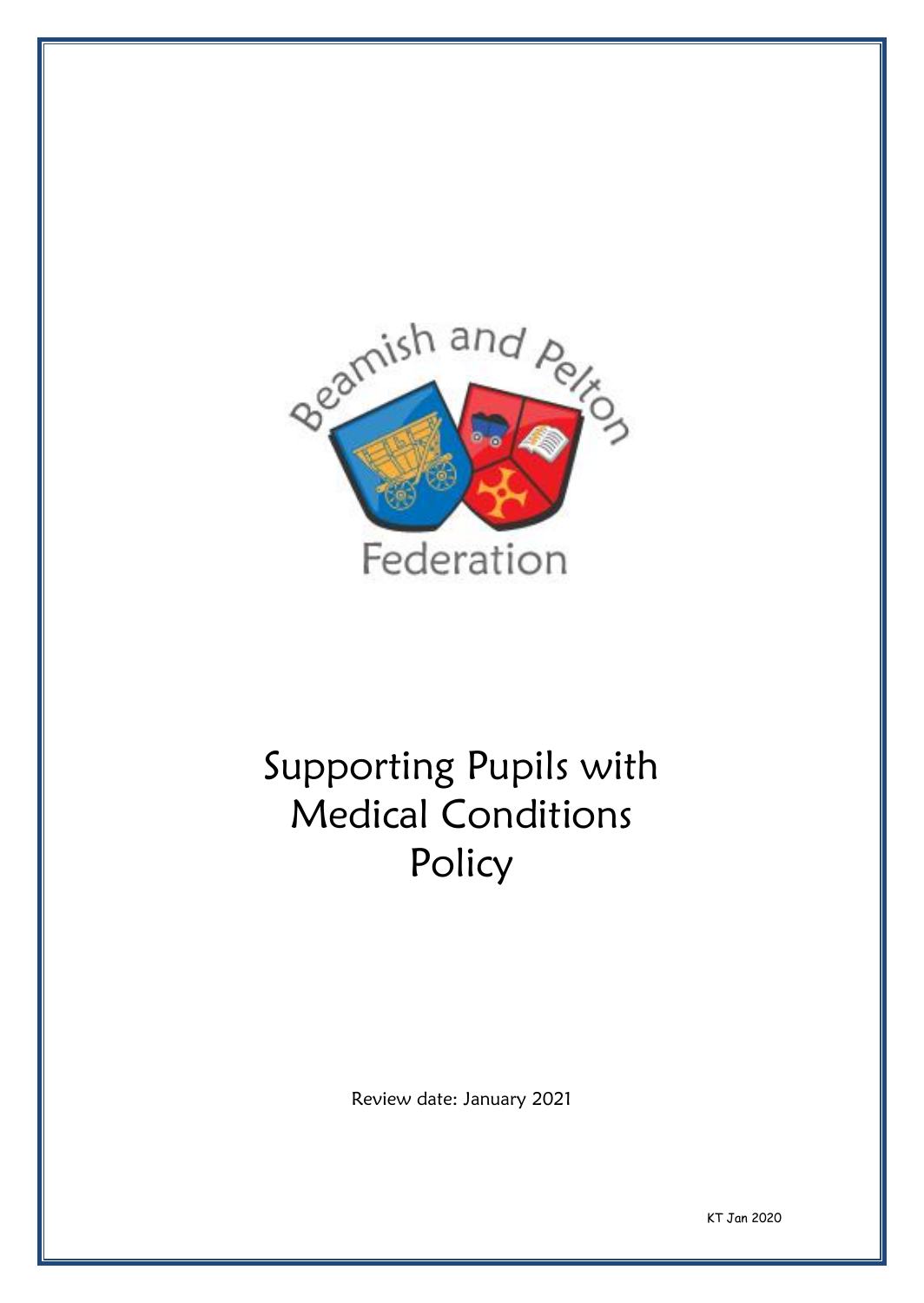The Beamish and Pelton Federation wishes to ensure that pupils with medical conditions receive appropriate care and support at school. All pupils have an entitlement to a full time curriculum or as much as their medical condition allows. This policy has been developed in line with the Department for Education's statutory guidance released in April 2014 – "Supporting pupils at school with medical conditions" under a statutory duty form section 100 of the Children and Families Act 2014. The statutory duty came into force on 1<sup>st</sup> September 2014 [https://www.gov.uk/government/publications/supporting-pupils-at-school-with](https://www.gov.uk/government/publications/supporting-pupils-at-school-with-medical-conditions--3)[medical-conditions--3](https://www.gov.uk/government/publications/supporting-pupils-at-school-with-medical-conditions--3) The school will have regard to the statutory guidance issued. We take account of it, carefully consider it and we make all efforts to comply. For pupils who have medical conditions that require EHC plans, compliance with the SEND code of practice (part 3 of the Children and Families Act 2014) will ensure compliance with this guidance with respect to those children. <https://www.gov.uk/government/publications/send-code-of-practice-0-to-25>

Ofsted places a clear emphasis on meeting the needs of pupils with SEN and Disabilities, also including those pupils with medical conditions.

*N.B. Early years settings should continue to apply the Statutory Framework for Early Years foundation Stage.*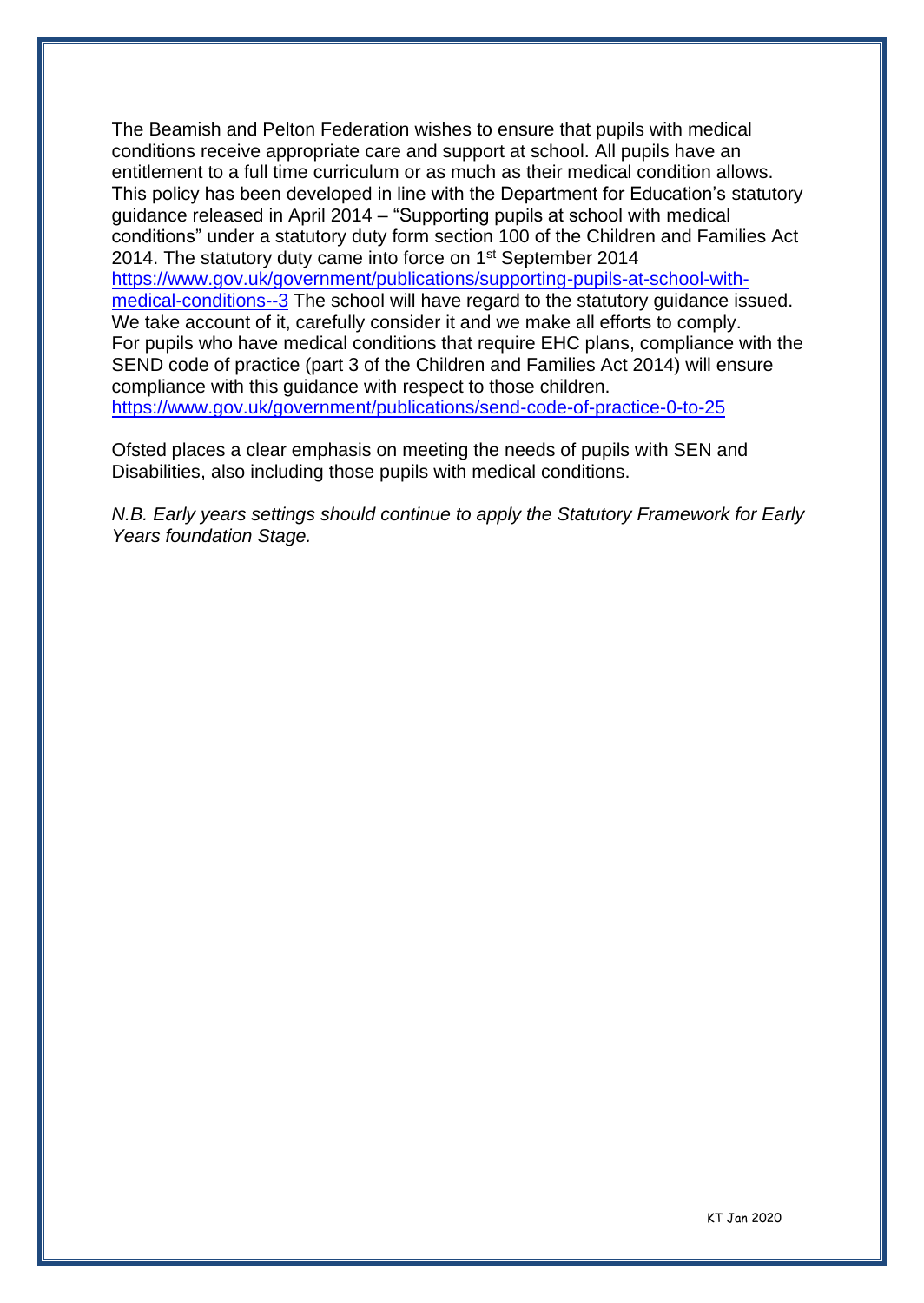## 1) **Key roles and responsibilities**

#### **a) The Local Authority (LA) is responsible for:**

- 1) Promoting co-operation between relevant partners regarding supporting pupils with medical conditions.
- 2) Providing support, advice /guidance and training to schools and their staff to ensure Individual Healthcare Plans (IHP) are effectively delivered.
- 3) Working with schools to ensure pupils attend full-time or make alternative arrangements for the education of pupils who need to be out of school for fifteen days or more due to a health need and who otherwise would not receive a suitable education.

# **b) The Governing Body of The Beamish and Pelton Federation is responsible for:**

- 1) Ensuring arrangements are in place to support pupils with medical conditions.
- 2) Ensuring the policy is developed collaboratively across services, clearly identifies roles and responsibilities and is implemented effectively.
- 3) Ensuring that the Supporting Pupils with Medical Conditions Policy does not discriminate on any grounds including, but not limited to protected characteristics: ethnicity/national/ origin, religion or belief, sex, gender reassignment, pregnancy & maternity, disability or sexual orientation.
- 4) Ensuring the policy covers arrangements for pupils who are competent to manage their own health needs.
- 5) Ensuring that all pupils with medical conditions are able to play a full and active role in all aspects of school life, participate in school visits / trips/ sporting activities, remain healthy and achieve their academic potential.
- 6) Ensuring that relevant training is delivered to a sufficient number of staff who will have responsibility to support children with medical conditions and that they are signed off as competent to do so. Staff to have access to information, resources and materials.
- 7) Ensuring written records are kept of, any and all, medicines administered to pupils.
- 8) Ensuring the policy sets out procedures in place for emergency situations.
- 9) Ensuring the level of insurance in place reflects the level of risk.
- 10)Handling complaints regarding this policy as outlined in the school's Complaints Policy.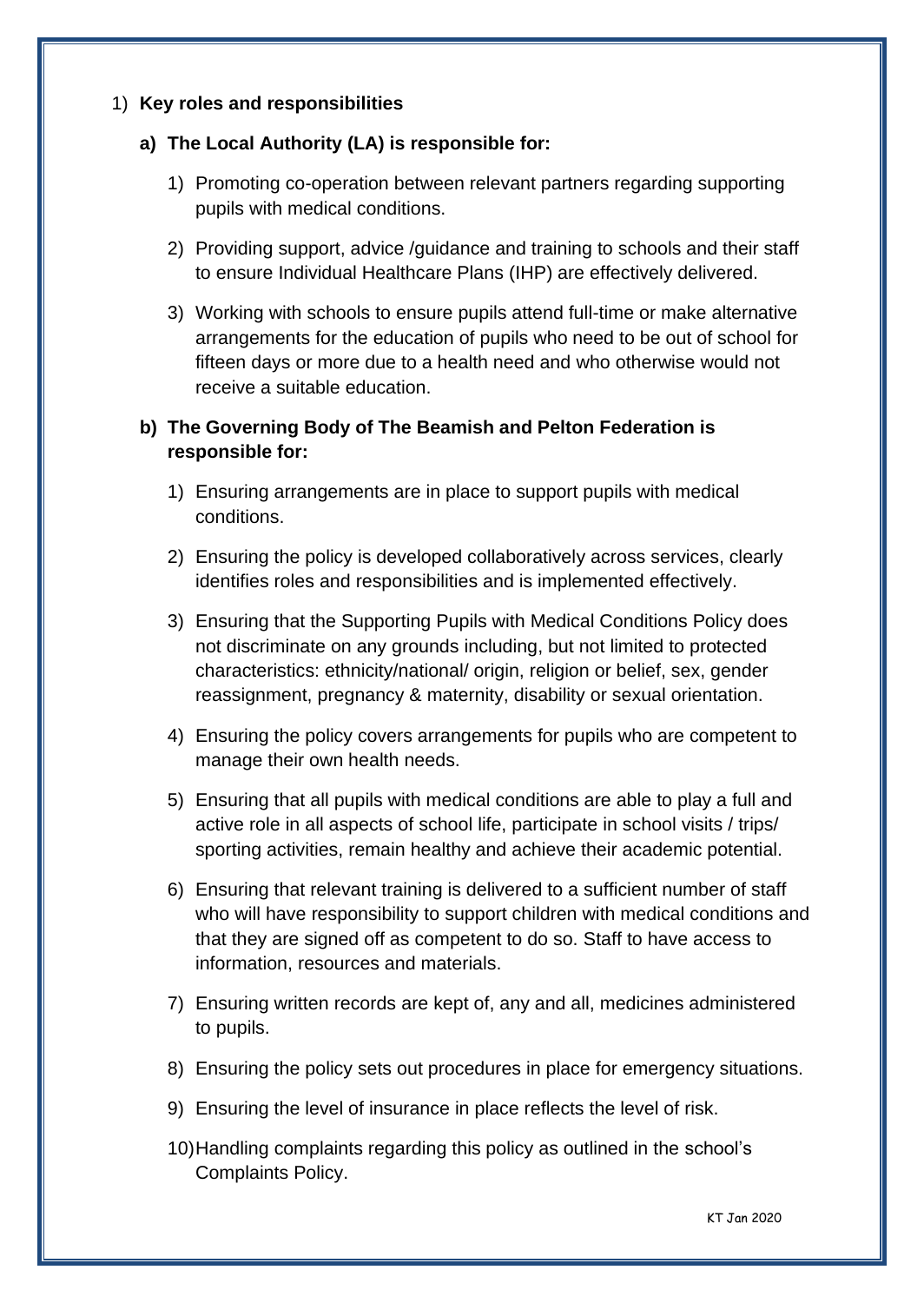## c) **The Headteacher is responsible for:**

- 1) Ensuring the policy is developed effectively with partner agencies and then making staff aware of this policy.
- 2) The day-to-day implementation and management of the Supporting Pupils with Medical Conditions Policy and Procedures of The Beamish and Pelton Federation.
- 3) Liaising with healthcare professionals regarding the training required for staff.
- 4) Identifying staff who need to be aware of a child's medical condition.
- 5) Developing Individual Healthcare Plans (IHPs).
- 6) Ensuring a sufficient number of trained members of staff are available to implement the policy and deliver IHPs in normal, contingency and emergency situations.
- 7) If necessary, facilitating the recruitment of staff for the purpose of delivering the promises made in this policy. Ensuring more than one staff member is identified, to cover holidays / absences and emergencies.
- 8) Ensuring the correct level of insurance is in place for teachers who support pupils in line with this policy.
- 9) Continuous two way liaison with school nurses and school in the case of any child who has or develops an identified medical condition.
- 10)Ensuring confidentiality and data protection
- 11)Assigning appropriate accommodation for medical treatment/ care
- 12)Considering the purchase of a defibrillator.
- 13)Voluntarily holding 'spare' salbutamol asthma inhalers for emergency use.

#### d) **Staff members are responsible for:**

- 1) Taking appropriate steps to support children with medical conditions and familiarising themselves with procedures which detail how to respond when they become aware that a pupil with a medical condition needs help. *A first-aid certificate is not sufficient*.
- 2) Knowing where controlled drugs are stored and where the key is held.
- 3) Taking account of the needs of pupils with medical conditions in lessons.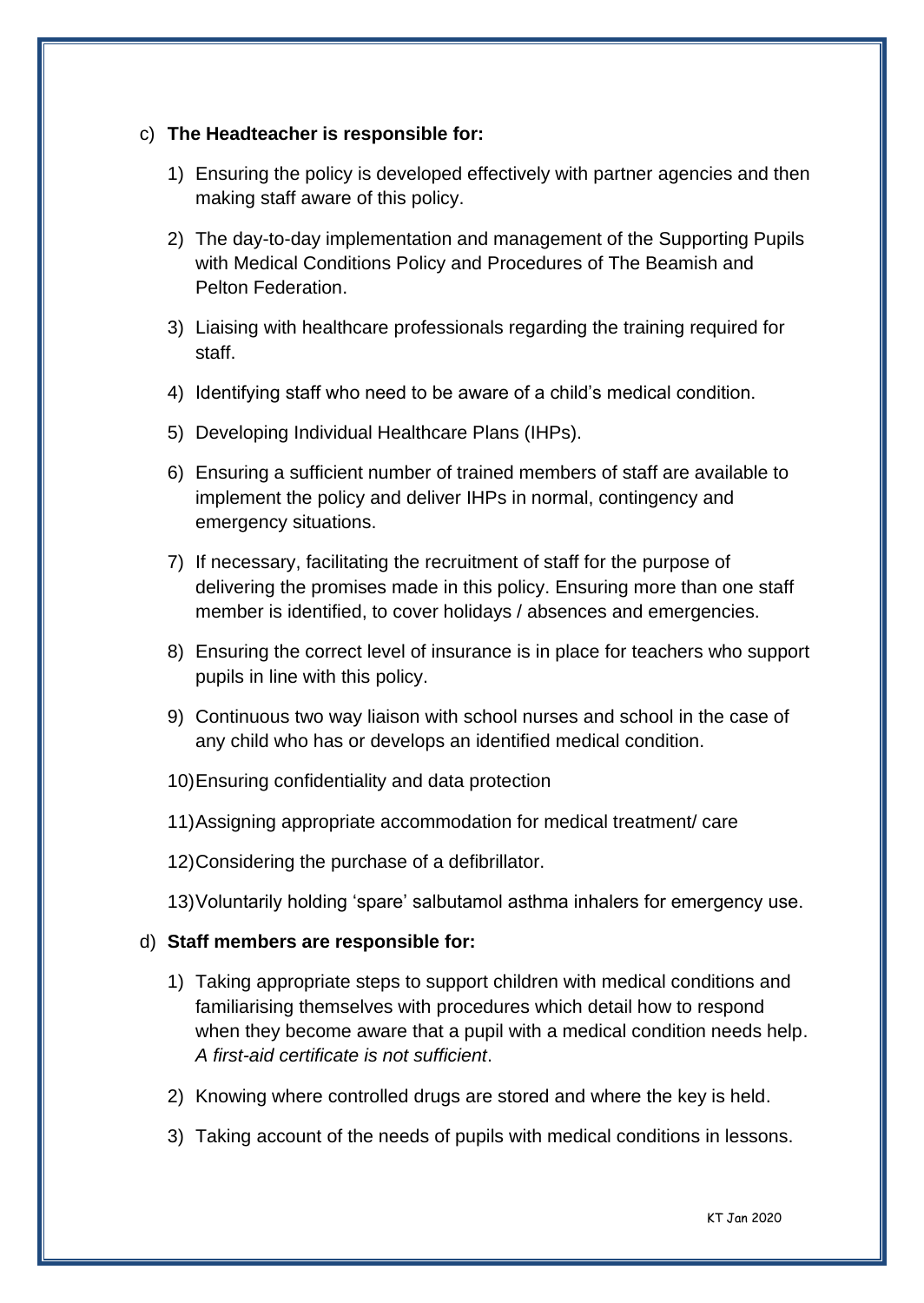- 4) Undertaking training to achieve the necessary competency for supporting pupils with medical conditions, with particular specialist training if they have agreed to undertake a medication responsibility.
- 5) Allowing inhalers, adrenalin pens and blood glucose testers to be held in an accessible location, following DfE guidance.

### e) **School nurses are responsible for:**

- 1) Collaborating on developing an IHP in anticipation of a child with a medical condition starting school.
- 2) Notifying the school when a child has been identified as requiring support in school due to a medical condition at any time in their school career.
- 3) Supporting staff to implement an IHP and then participate in regular reviews of the IHP. Giving advice and liaison on training needs.
- 4) Liaising locally with lead clinicians on appropriate support. Assisting the Headteacher in identifying training needs and providers of training.

#### **f) Parents and carers are responsible for:**

- 1) Keeping the school informed about any new medical condition or changes to their child/children's health.
- 2) Participating in the development and regular reviews of their child's IHP.
- 3) Completing a parental consent form to administer medicine or treatment before bringing medication into school.
- 4) Providing the school with the medication their child requires and keeping it up to date including collecting leftover medicine.
- 5) Carrying out actions assigned to them in the IHP with particular emphasis on, they or a nominated adult, being contactable at all times.

## g) **Pupils are responsible for:**

- 1) Providing information on how their medical condition affects them.
- 2) Contributing to their IHP
- 3) Complying with the IHP and self-managing their medication or health needs including carrying medicines or devices, if judged competent to do so by a healthcare professional and agreed by parents.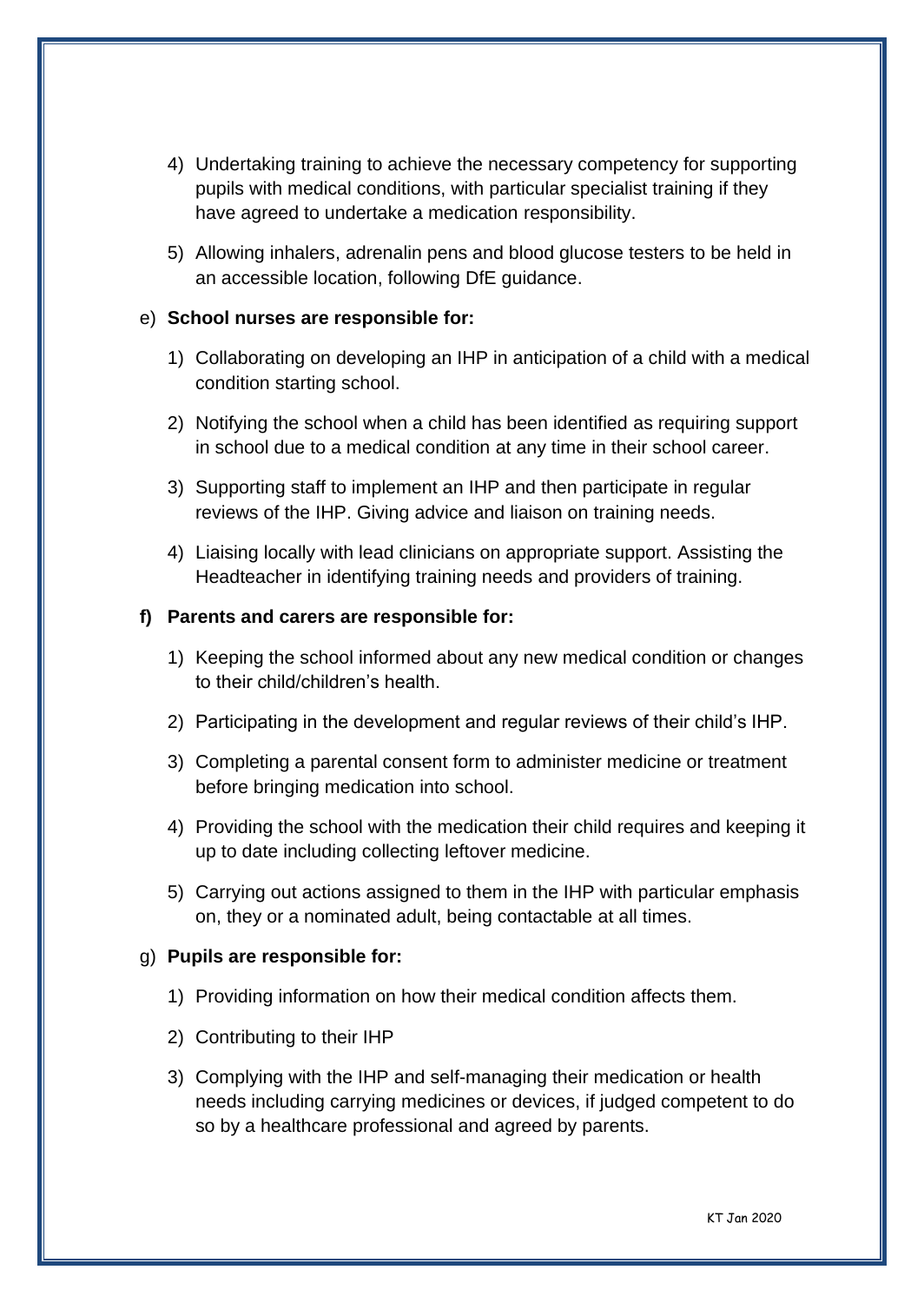# 2) **Training of staff**

- a) Newly appointed teachers, supply or agency staff and support staff will receive training on the 'Supporting Pupils with Medical Conditions' Policy as part of their induction.
- b) The clinical lead for each training area/session will be named on each IHP.
- c) No staff member may administer prescription medicines or undertake any healthcare procedures without undergoing training specific to the condition and signed off as competent.
- d) School will keep a record of medical conditions supported, training undertaken and a list of teachers qualified to undertake responsibilities under this policy. They will notify Health & Safety DCC, and Risk, Insurance & Governance Manager, DCC.

## 3) **Medical conditions register /list**

- a) Schools admissions forms should request information on pre-existing medical conditions. *(see Appendix 1)* Parents must have easy pathway to inform school at any point in the school year if a condition develops or is diagnosed. Consideration could be given to seeking consent from GPs to have input into the IHP and also to share information for recording attendance.
- b) A medical conditions list or register should be kept, updated and reviewed regularly by the nominated member of staff. Each class / form tutor should have an overview of the list for the pupils in their care, within easy access.
- c) Supply staff and support staff should similarly have access on a need to know basis. Parents should be assured data sharing principles are adhered to.
- d) For pupils on the medical conditions list key stage transition points meetings should take place in advance of transferring to enable parents, school and health professionals to prepare IHP and train staff if appropriate.

## 4) **Individual Healthcare Plans (IHPs)**

- a) Where necessary (Headteachers will make the final decision) an Individual Healthcare Plan (IHP) will be developed in collaboration with the pupil, parents/carers, Headteacher, Special Educational Needs Coordinator (SENCO) and medical professionals.
- KT Jan 2020 b) IHPs will be easily accessible to all relevant staff, including supply/agency staff, whilst preserving confidentiality. Staffrooms are inappropriate locations under Information Commissioner's Office (ICO) advice for displaying IHP as visitors /parent helpers etc. may enter. If consent is sought from parents a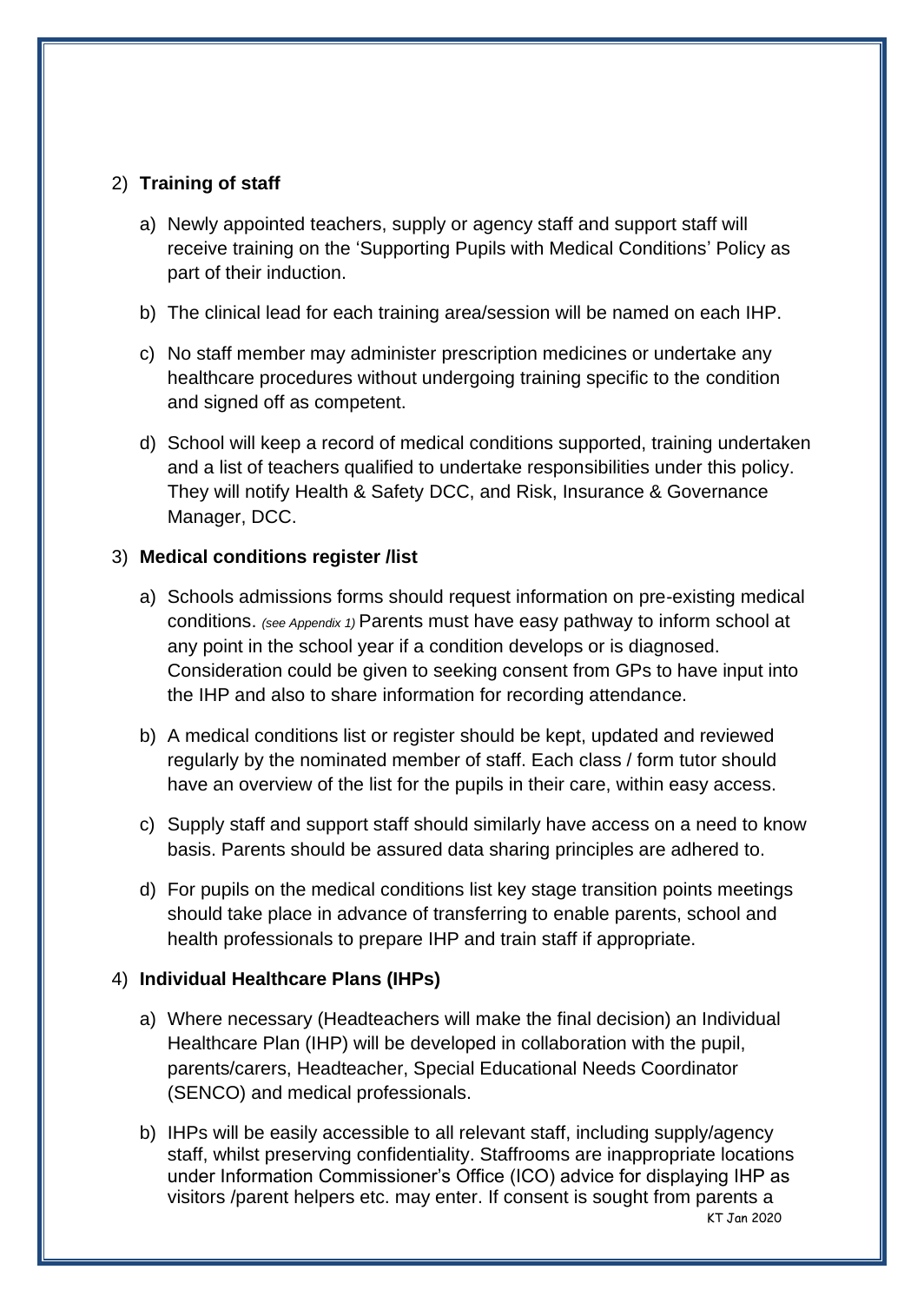photo and instructions may be displayed. More discreet location for storage such as Intranet or locked file is more appropriate. *P.S. However, in the case of conditions with potential life-threatening implications the information should be available clearly and accessible to everyone.*

- c) IHPs will be reviewed at least annually or when a child's medical circumstances change, whichever is sooner.
- d) Where a pupil has an Education, Health and Care plan or special needs statement, the IHP will be linked to it or become part of it.
- e) Where a child is returning from a period of hospital education or alternative provision or home tuition, collaboration between the LA /AP provider and school is needed to ensure that the IHP identifies the support the child needs to reintegrate.

## 5) **Transport arrangements**

- a) Where a pupil with an IHP is allocated school transport the school should invite a member of DCC Transport team who will arrange for the driver or escort to participate in the IHP meeting. A copy of the IHP will be copied to the Transport team and kept on the pupil record. The IHP must be passed to the current operator for use by the driver /escort and the Transport team will ensure that the information is supplied when a change of operator takes place.
- b) For some medical conditions the driver/ escort will require adequate training. For pupils who receive specialised support in school with their medical condition this must equally be planned for in travel arrangements to school and included in the specification to tender for that pupil's transport.
- c) When prescribed controlled drugs need to be sent in to school, parents will be responsible for handing them over to the adult in the car in a suitable bag or container. They must be clearly labelled with name and dose etc.
- d) Controlled drugs will be kept under the supervision of the adult in the car throughout the journey and handed to a school staff member on arrival. Any change in this arrangement will be reported to the Transport team for approval or appropriate action.

# 6) **Education Health Needs (EHN) referrals**

a) All pupils of compulsory school age who because of illness, lasting 15 days or more, would not otherwise receive a suitable full-time education are provided for under the local authority's duty to arrange educational provision for such pupils.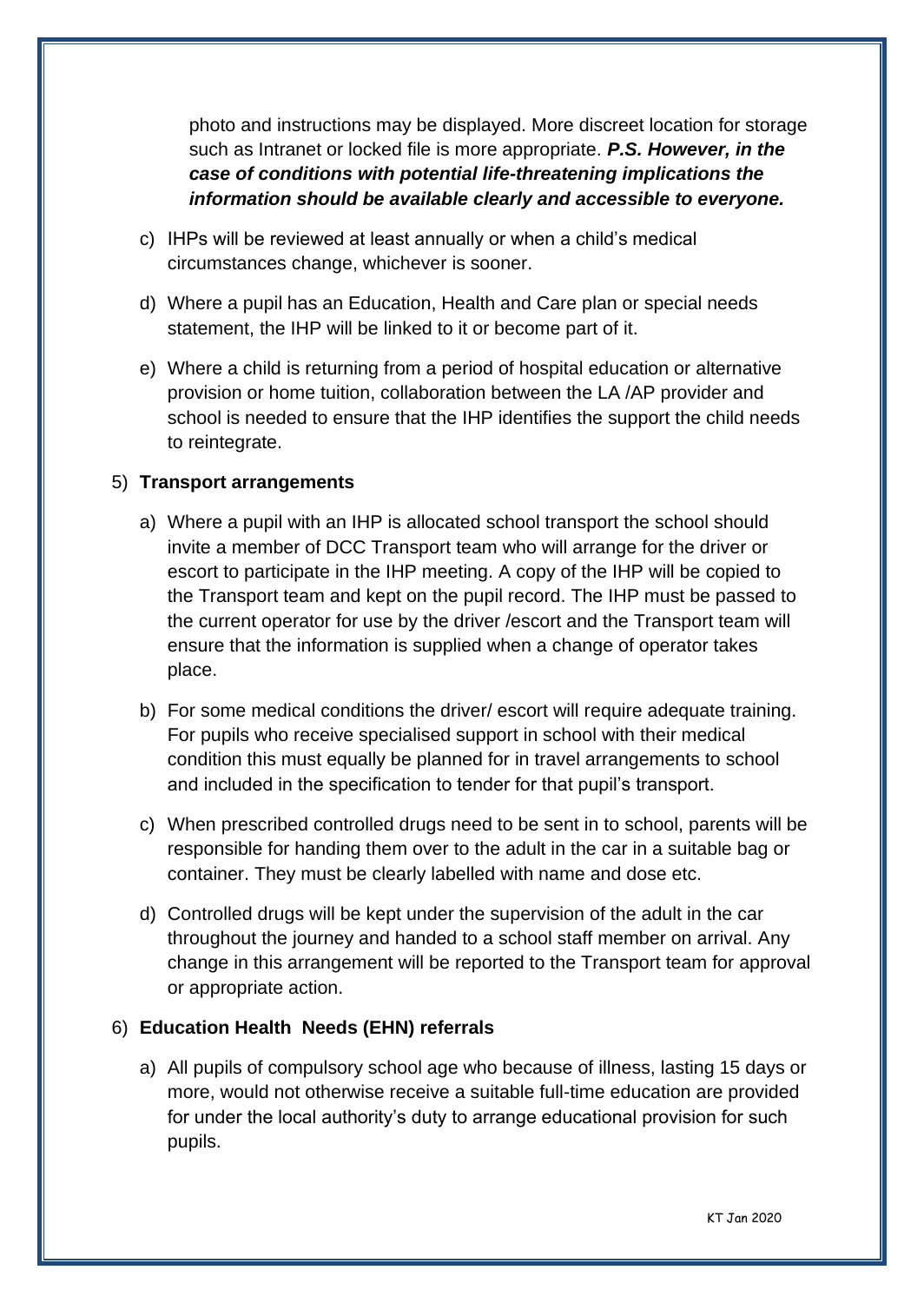b) In order to provide the most appropriate provision for the condition the EHN team accepts referrals where there is a medical diagnosis from a medical consultant.

### **7) Medicines**

- a) Where possible, unless advised it would be detrimental to health, medicines should be prescribed in frequencies that allow the pupil to take them outside of school hours.
- b) If this is not possible, prior to staff members administering any medication, the parents/carers of the child must complete and sign a parental consent to administration of medicine form.
- c) No child will be given any prescription or non-prescription medicines without written parental consent except in exceptional circumstances.
- d) Where a pupil is prescribed medication by a healthcare professional without their parents'/carers' knowledge, every effort will be made to encourage the pupil to involve their parents while respecting their right to confidentiality.
- e) No child under 16 years of age will be given medication containing aspirin without a doctor's prescription.
- f) Medicines MUST be in date, labelled, and provided in the original container (except in the case of insulin which may come in a pen or pump) with dosage instructions. Medicines which do not meet these criteria will not be administered.
- g) A maximum of four weeks' supply of the medication may be provided to the school at one time.in some cases a maximum of a term's supply may be provided for pupils with long-term conditions.
- h) A child who has been prescribed a controlled drug may legally have it in their possession if they are competent to do so, but passing it to another child for use is an offence. Monitoring arrangements may be necessary. Schools should otherwise keep controlled drugs that have been prescribed for a pupil securely stored in a non-portable container and only named staff should have access. Controlled drugs should be easily accessible in an emergency.
- i) Medications will be stored in the fridge or the locked medicine cabinet in the staff room.
- j) Any medications left over at the end of the course will be returned to the child's parents.
- k) Written records will be kept of any medication administered to children.
- l) Pupils will never be prevented from accessing their medication.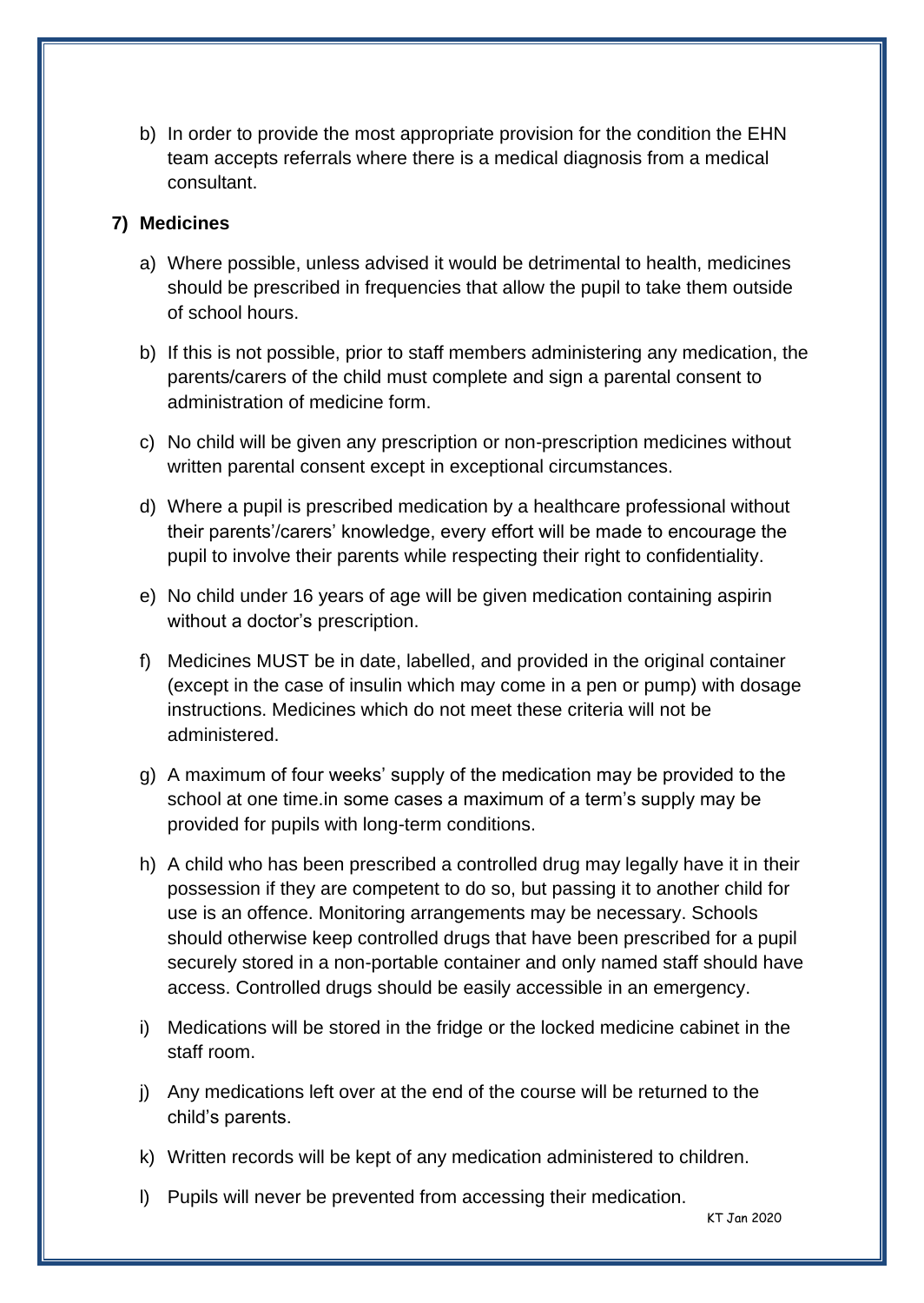- m) Emergency salbutamol inhaler kits may be kept voluntarily by school
- n) General posters about medical conditions (diabetes, asthma, epilepsy etc.) are recommended to be visible in the staff room
- o) The Beamish and Pelton Federation cannot be held responsible for side effects that occur when medication is taken correctly.
- p) Staff will not force a pupil, if the pupil refuses to comply with their health procedure, and the resulting actions will be clearly written into the IHP which will include informing parents.

#### 8) **Emergencies**

- a) Medical emergencies will be dealt with under the school's emergency procedures which will be communicated to all relevant staff so they are aware of signs and symptoms.
- b) Pupils will be informed in general terms of what to do in an emergency such as telling a teacher.
- c) If a pupil needs to be taken to hospital, a member of staff will remain with the child until their parents arrive.

#### 9) **Day trips, residential visits and sporting activities**

- a) Unambiguous arrangements should be made and be flexible enough to ensure pupils with medical conditions can participate in school trips, residential stays, sports activities and not prevent them from doing so unless a clinician states it is not possible.
- b) To comply with best practice risk assessments should be undertaken, in line with H&S executive guidance on school trips, in order to plan for including pupils with medical conditions. Consultation with parents, healthcare professionals etc. on trips and visits will be separate to the normal day to day IHP requirements for the school day.

#### 10)**Avoiding unacceptable practice**

*Each case will be judged individually but in general the following is not considered acceptable.*  The following behaviour is unacceptable in The Beamish and Pelton Federation

- a) Preventing children from easily accessing their inhalers and medication and administering their medication when and where necessary.
- b) Assuming that pupils with the same condition require the same treatment.
- c) Ignoring the views of the pupil and/or their parents or ignoring medical evidence or opinion.
- d) Sending pupils home frequently or preventing them from taking part in activities at school
- e) Sending the pupil to the medical room or school office alone or with an unsuitable escort if they become ill.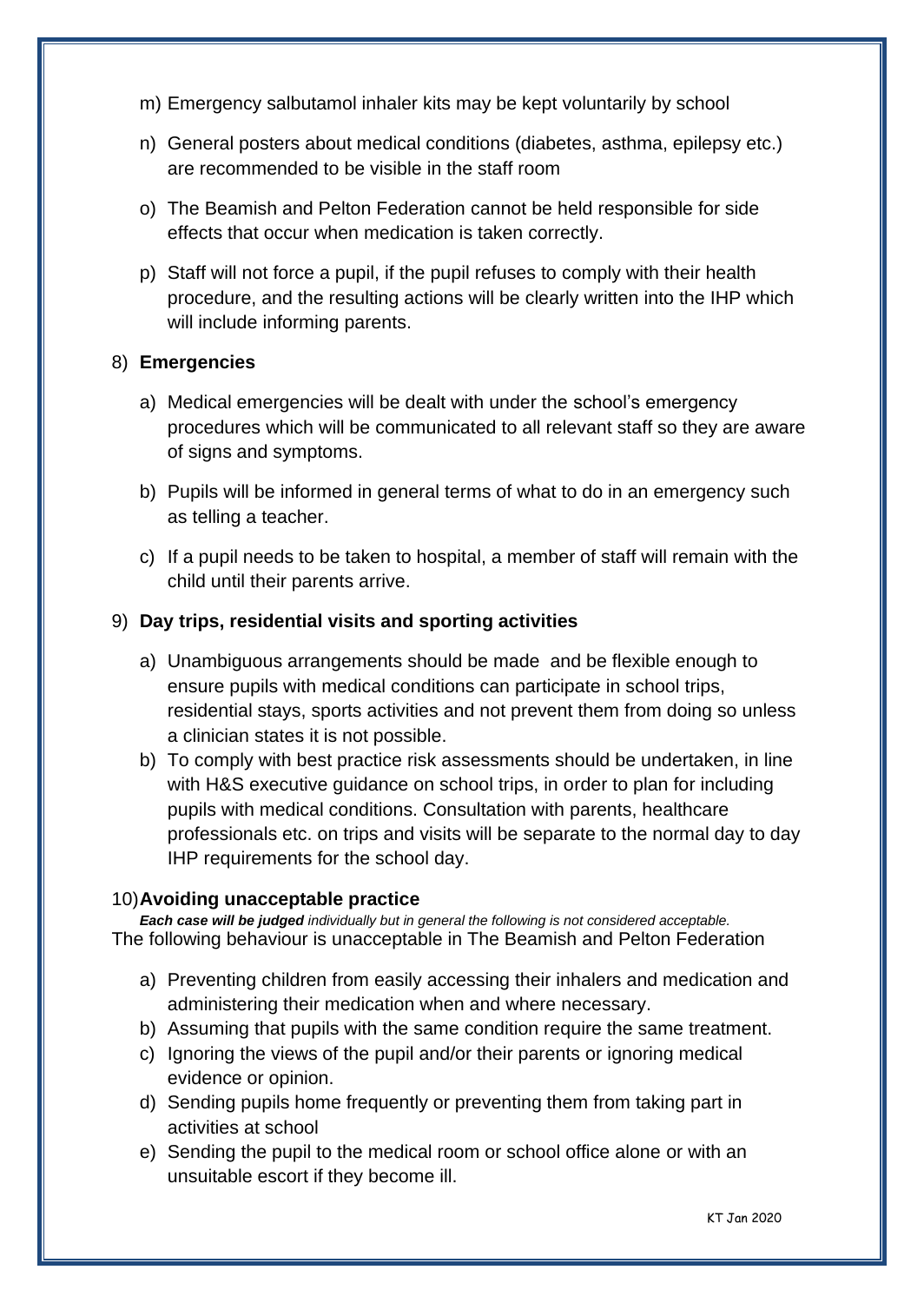- f) Penalising pupils with medical conditions for their attendance record where the absences relate to their condition.
- g) Making parents feel obliged or forcing parents to attend school to administer medication or provide medical support, including toilet issues.
- h) Creating barriers to children participating in school life, including school trips.
- i) Refusing to allow pupils to eat, drink or use the toilet when they need to in order to manage their condition.

# 11)**Insurance**

- a) Teachers who undertake responsibilities within this policy will be assured by the Headteacher that are covered by the LA/school's insurance.
- b) Full written insurance policy documents are available to be viewed by members of staff who are providing support to pupils with medical conditions. Those who wish to see the documents should contact the Head.

# 12)**Complaints**

- a) All complaints should be raised with the school in the first instance.
- b) The details of how to make a formal complaint can be found in the School Complaints Policy.

# 13)**Definitions**

- a) 'Parent(s)' is a wide reference not only to a pupil's birth parents but to adoptive, step and foster parents, or other persons who have parental responsibility for, or who have care of, a pupil.
- b) 'Medical condition' for these purposes is either a physical or mental health medical condition as diagnosed by a healthcare professional which results in the child or young person requiring special adjustments for the school day, either ongoing or intermittently. This includes; a chronic or short-term condition, a long-term health need or disability, an illness, injury or recovery from treatment or surgery. *Being 'unwell' and common childhood diseases are not covered.*
- c) 'Medication' is defined as any prescribed or over the counter treatment.
- d) 'Prescription medication' is defined as any drug or device prescribed by a doctor, prescribing nurse or dentist and dispensed by a pharmacist with instructions for administration, dose and storage.
- e) A 'staff member' is defined as any member of staff employed at The Beamish and Pelton Federation

Supporting Pupils with Medical Conditions Flowchart